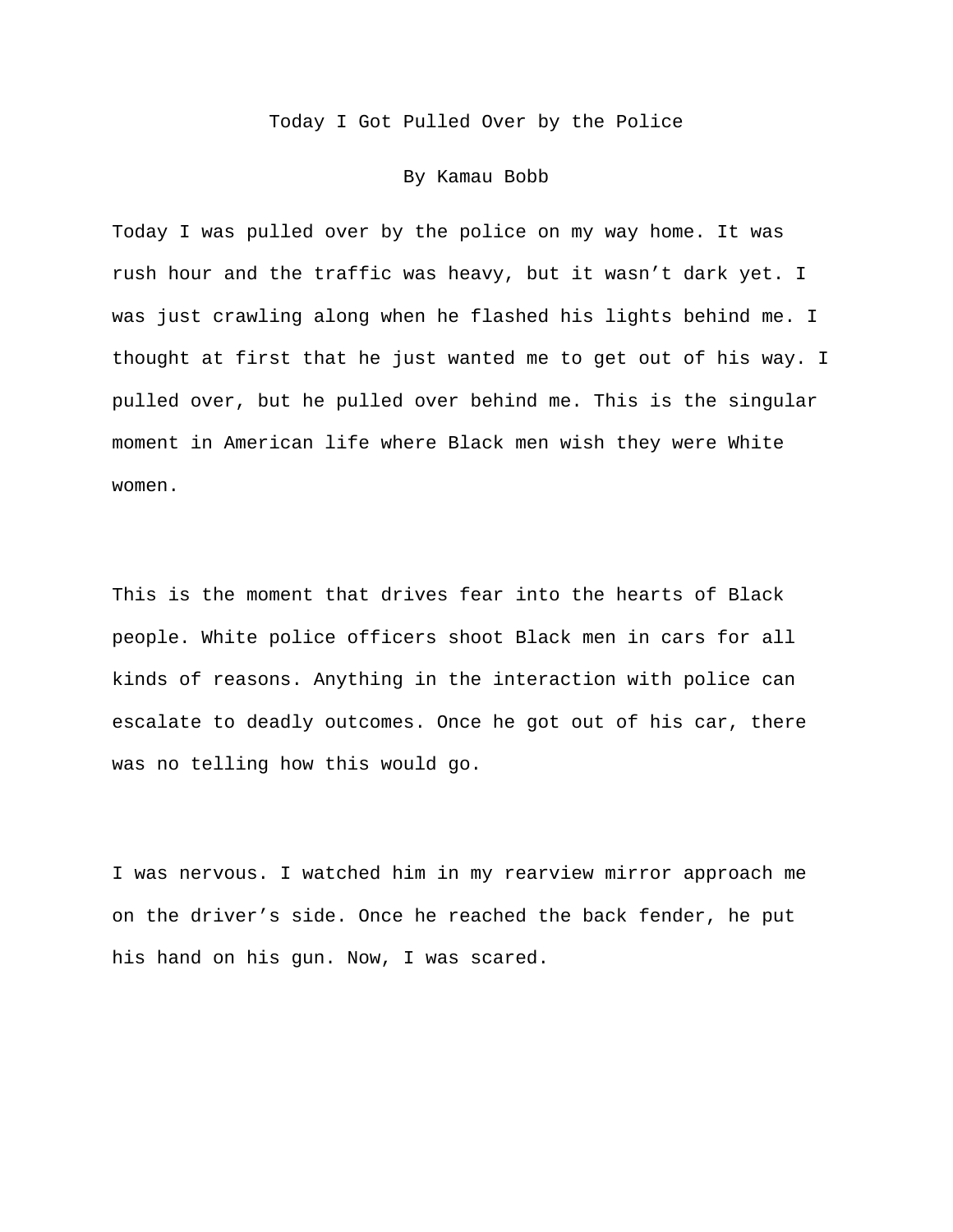Ironically, I was listening to a story on NPR about Iowa House Representative Steve King being stripped of his committee seats for saying that White Nationalism and White Supremacy are essential elements of being an American Nationalist. There isn't space in the America of White Nationalists for Black men. I was being stopped by a White man in a uniform with his hand on his gun who may have been, what Rep. King called, an American Nationalist.

I turned off the radio.

I rolled down the window before he approached and put my hands on the steering wheel where he could see them.

He asked for my license. I asked, "Officer, why did you stop me?"

Gruffly, he said, "Sir, give me your license."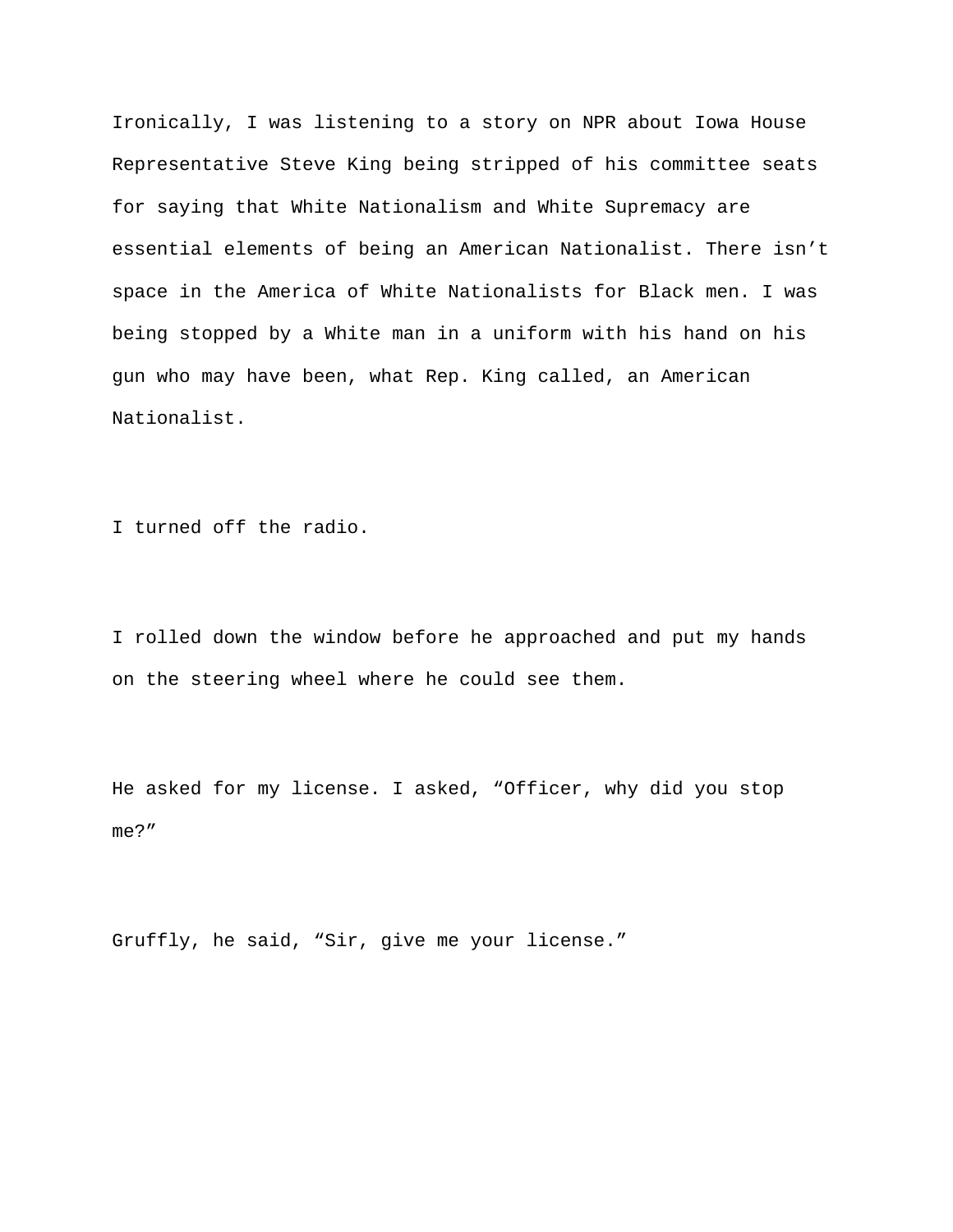My car is brand new. I just replaced my old car right before Christmas and still have the temporary tags on this one, which do not expire for another week.

I explained that I was going into my pocket to get my wallet. I gave him my license. Then he said, "you're driving without insurance". I said, "officer there must be some mix up. I just bought this car, they wouldn't have let me drive off the lot without insurance." "There's probably just some confusion."

Again, in an angry voice, "sir, put your hands on the steering wheel where I can see them."

I said, "I'm just going to put my wallet down," which I was still holding.

More agitated he said, "Sir, keep it in your hand and put your hands on the steering wheel where I can see them."

He went to look at the vin number in the wind screen and then just walked past me back to his car and didn't say anything.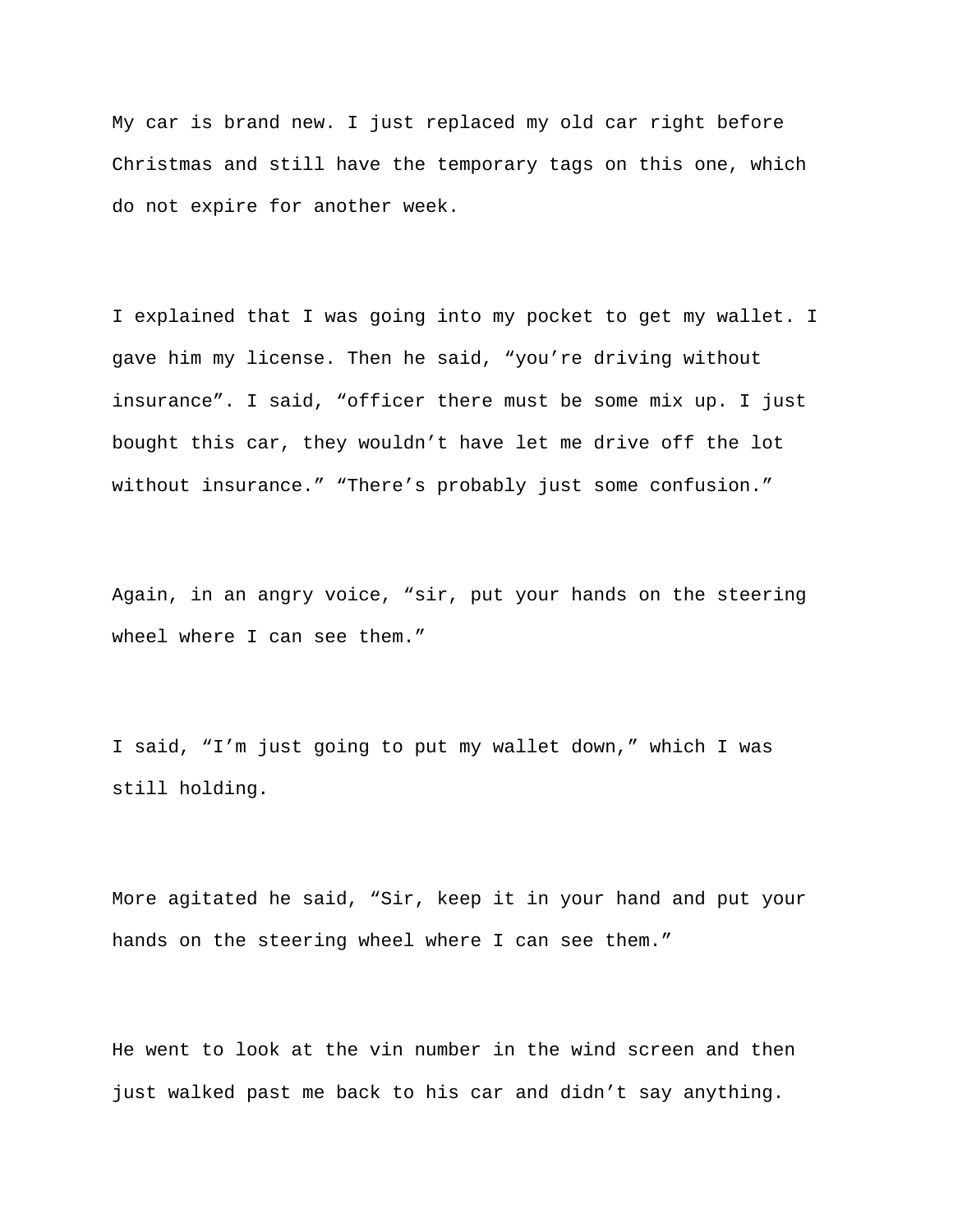Now, in addition to being scared, I was pissed. The basic disrespect was infuriating.

He sat back in his car for a long time, nearly 15 minutes. That is an eternity when you're sitting with police lights flashing behind you. Then a second police car drove up. Now, I was really scared. Why did he need to call another cop? I texted my wife to let her know where I was and that I was hemmed up. I had turned off the main road to get out of traffic so I was on a narrow one-way street with two police cars blocking the road behind me. Fortunately, it was a very public spot with all the traffic just behind us.

But Black families know. My wife closed her shop and was on her way to where I was. She texted a friend who was nearby to see if she could see me. We all know in our gut, that this could go wrong.

Two White men with guns and the uniforms of immunity were blocking me in. This is the part of the story where Black people in general and Black men in particular know that it could go any way from here. The cop that stopped me first was angry for no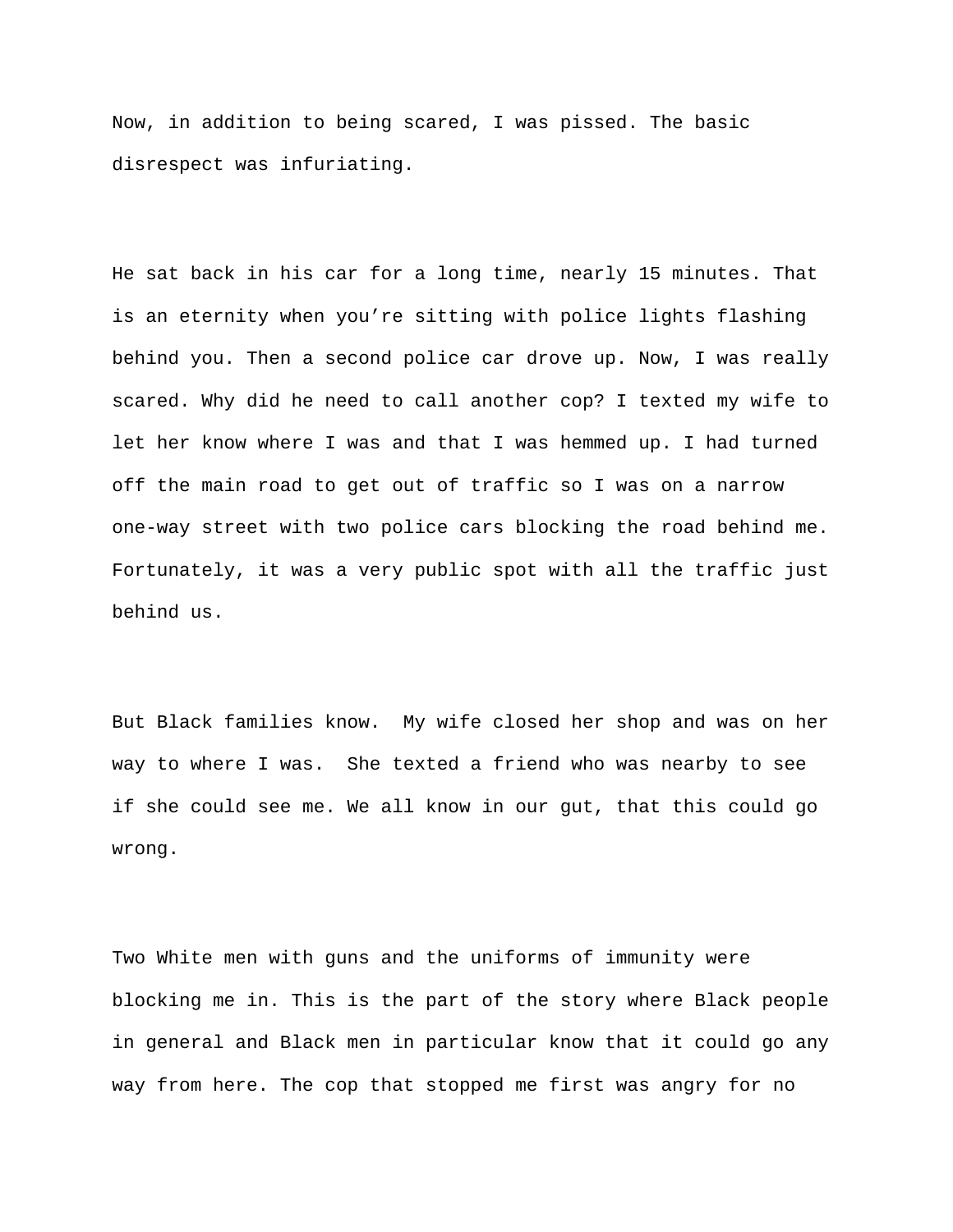apparent reason. He'd put his hand on his gun when he approached me and was talking to me as if I were half threat and half irritant. Then he went away and called more police.

For White people and others who, in response to Black fear and distrust of police, typically say that if you've done nothing wrong, everything will be fine, this is the moment that they don't understand. This is the terror moment. This is the moment of anxiety at fever pitch.

The situation had escalated and I hadn't done anything. There was one cop, then he called another. They'd blocked the road. This is the moment when Philando Castille did what he was asked in a routine traffic stop and was shot and killed. I mention him because, of the long list of Black men who've been shot and killed by police recently, the image of his shooting immediately came to mind. He was stopped because one of his tail lights was out. Apparently, the insurance on my car had lapsed. The cop was gruffly telling me to put my hands where he could see them and was obviously agitated.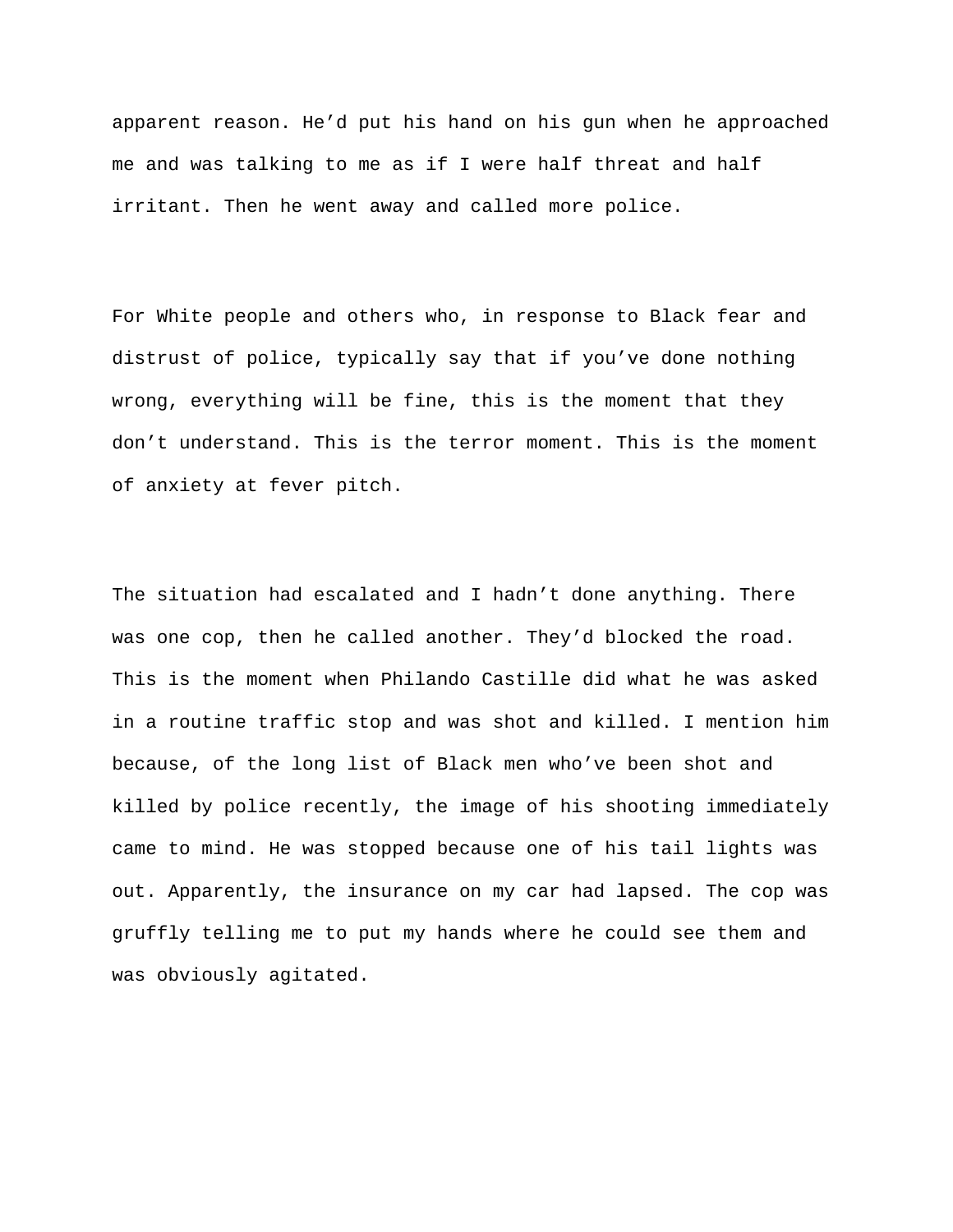These are some of the singular seconds in American life that fully distinguish Black people from White people. White people of my stature likely would never experience this kind of terror at the hands of the police. I don't think any White man in America who has accomplished what I have would even be remotely nervous about such an encounter.

Meanwhile, I was grappling with real fear and trying to keep terror at bay. I have among the best possible education that the country has to offer. I have a PhD from Georgia Tech, and Bachelors and Master's degrees in engineering from the University of California, Berkeley. I'm on the faculty at Georgia Tech. I have a global leadership position at Google. I am accomplished in ways that protect White people from harm.

In my mind, however, when I watched the officer approach my car with his hand on his gun and subsequently bark at me to put my hands where he could see them  $-$  I'm just the next nigger encounter who may or may not get hemmed up. I do not, and have never, operated under the false assumption that accomplishment is protection from the police for Black people.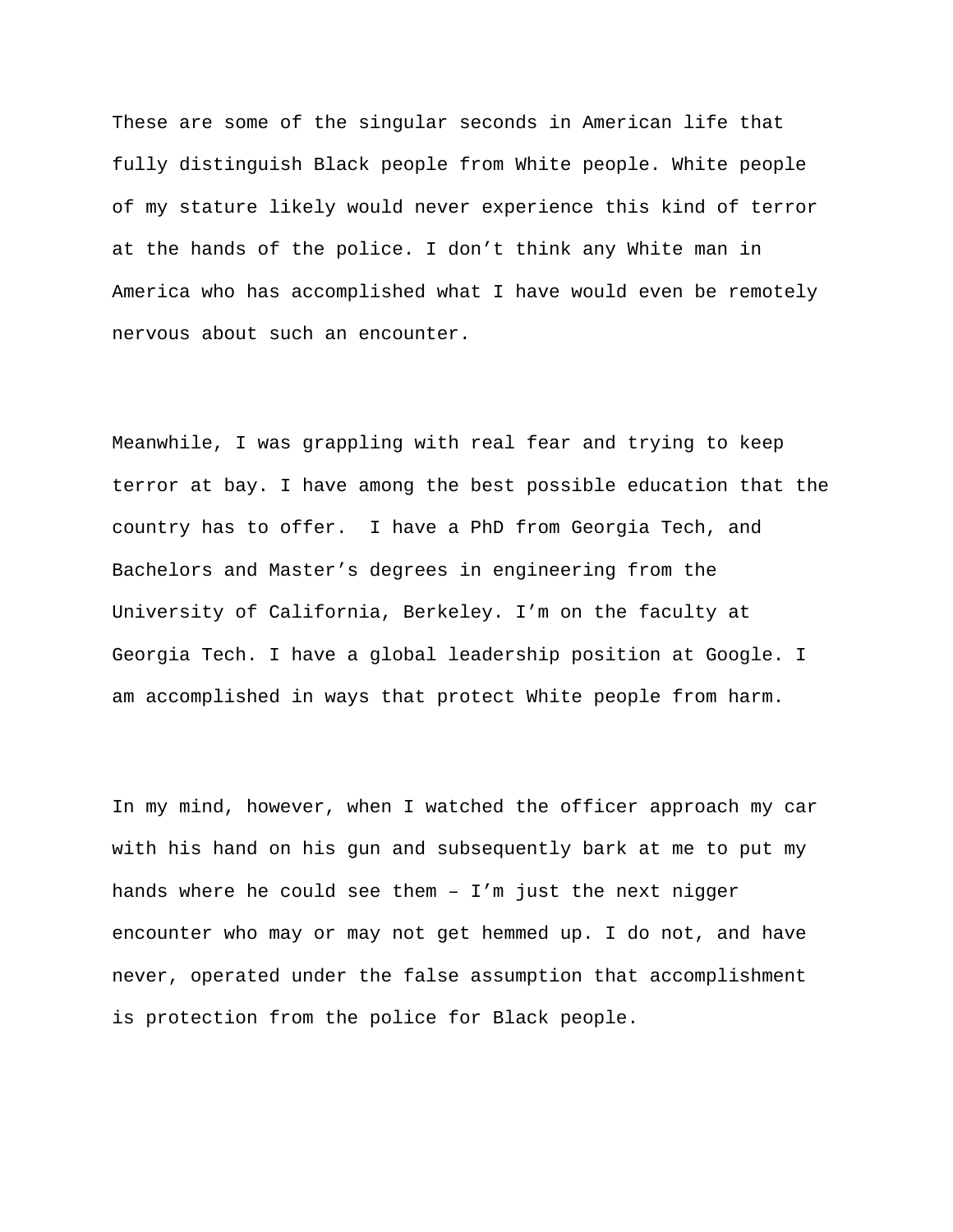This is where the assumptions of some White people about meritocracy break down. They don't have the lived experiences to justify their ardent belief in this fictitious meritocratic system. The central tenet that if you didn't do anything wrong, nothing is going to happen, is false at its root. The government shutdown is rudely teaching that lesson to thousands of federal workers right now. The corollary is equally false, that if you do all that you're supposed to, you will get your just deserts. The reason they are false, in this instance, is the central pillar of Rep. King's world view, that White people are supreme and the rest of us are merely to be tolerated.

If I'd reached for my insurance card to show the officer, which I was about to, while he was telling me to keep my hands where he could see them, he could have shot me. Clearly, I would not have deserved that, but sadly, I know that that doesn't matter – as is the case in so much of Black American life.

The original officer returned to my car followed by the second officer. Again, he approached with his hand on his gun.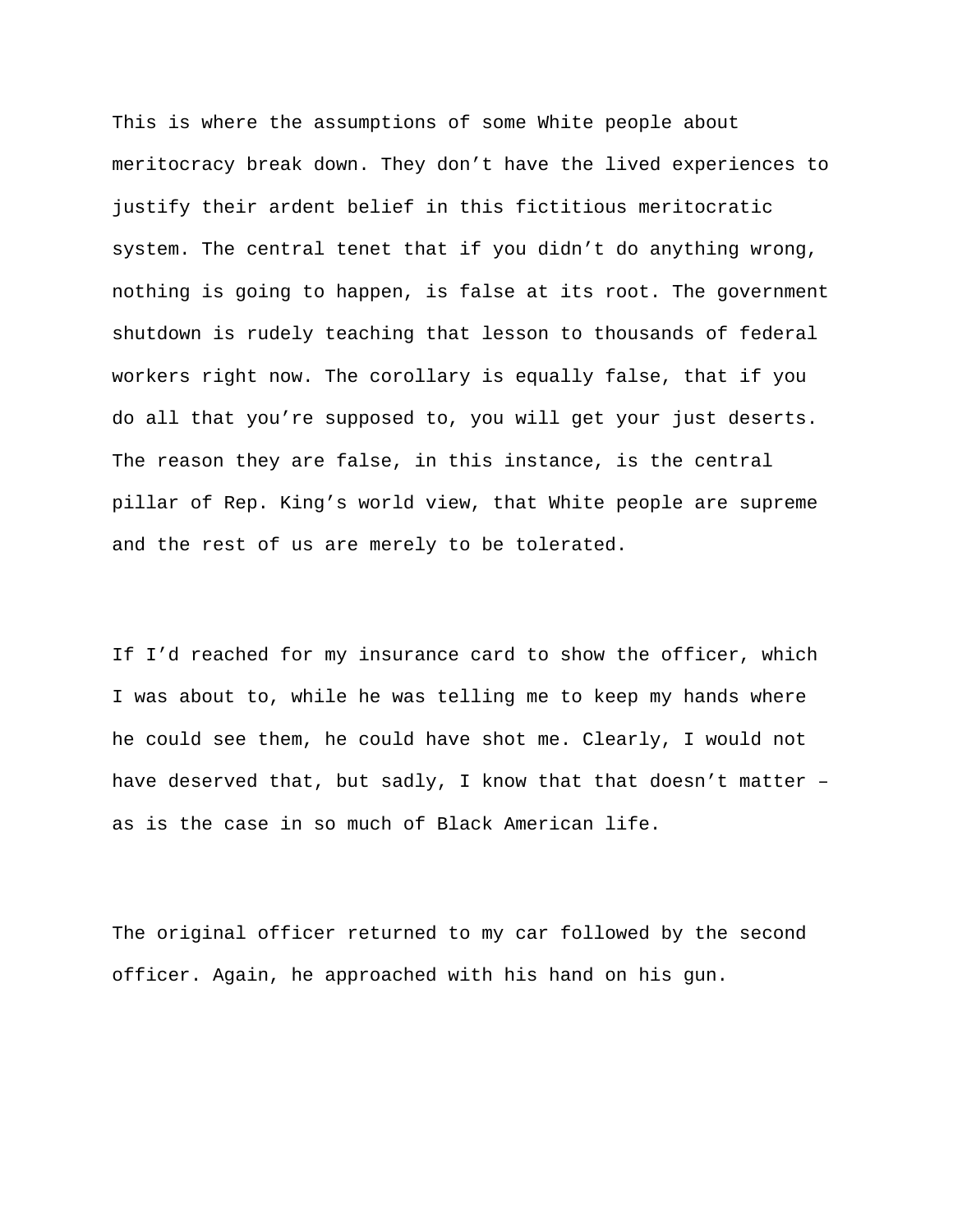"I'm going to impound your car for lapse of insurance. Sir, take all your personal belongings and get out of the vehicle."

"What? How did we get all the way here?"

"Officer, I just got this car, there must be some mix up in the transactions. Can we just call State Farm and sort this out?"

"Sir, take your personal belongings and get out of the vehicle."

Now, astonishment came to accompany my fear. I knew that I was in no position to argue or negotiate and the officer with his hand on his gun was already angry and postured in such a way that all I could do is comply. That is a humiliating experience. Just then he got a call and said something to the other officer. He then said to me that he was leaving me with the other officer until the tow truck arrived and he left.

The second officer was Italian and sounded like he was from New York. In any other world, I would have been equally afraid of him. Now, think Eric Garner. But, I could tell immediately that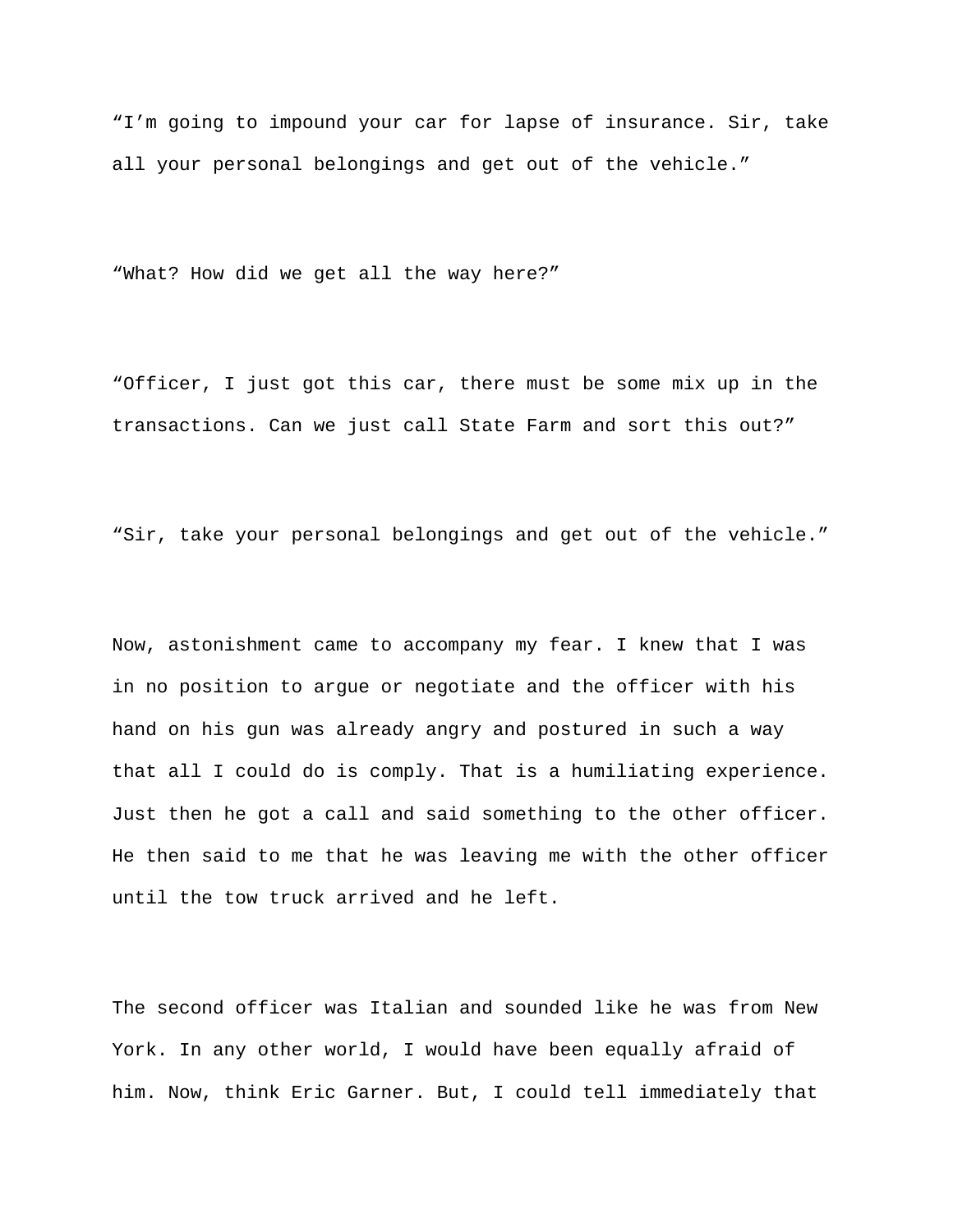he was reasonable and not angry at me just for being me. His presence, in the absence of the officer with Rep. King beliefs, deescalated the whole affair. I repeated my case to him, that the car is new and I could surely sort it out with the insurance company. He said pleasantly, "if you can get it done right now, do it. You have until the tow truck gets here."

While I was speaking with the agent, the tow truck arrived and immediately started backing up to pick up my car. The officer waived him off for me to complete the call.

I was able to call the insurance company and find out that there had indeed been a lapse, but within a moment, the agent was able to restore it, speak directly to the officer to confirm that it was done and my car was covered. He still gave me a ticket for driving an uninsured vehicle. I asked if he had to since it was obviously some oversight and I was able to get it sorted out immediately. He said the other officer had already written the ticket so there was nothing he could do.

Then he said, "some officers get a little excited, have a nice day" and drove off.